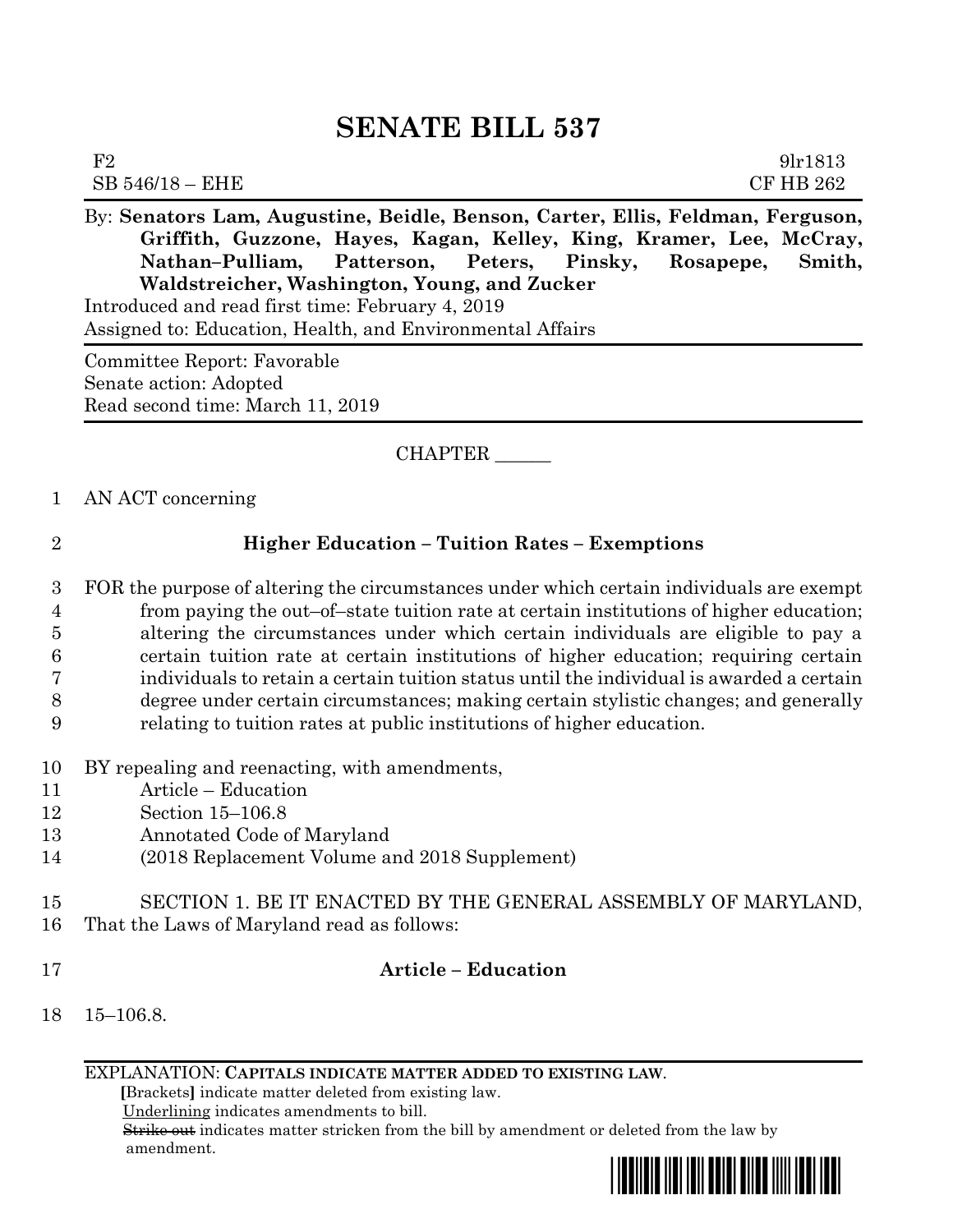**SENATE BILL 537**

(a) In this section, "individual":

(1) Includes an undocumented immigrant individual; and

 (2) Does not include a nonimmigrant alien within the meaning of 8 U.S.C. § 1101(a)(15).

 (b) Notwithstanding any other provision of this article, an individual shall be exempt from paying the out–of–state tuition rate at **[**a community college**] A PUBLIC INSTITUTION OF HIGHER EDUCATION** in the State, **AND SHALL BE ELIGIBLE FOR THE TUITION RATES DESCRIBED UNDER SUBSECTIONS (C) AND (D) OF THIS SECTION,** if the individual:

 (1) **[**Beginning with the 2005–2006 school year, attended**] ATTENDED** a public or nonpublic secondary school in the State **[**for at least 3 years**]**;

 (2) **[**Beginning with the 2007–2008 school year, graduated**] GRADUATED** from a public or nonpublic secondary school in the State or received the equivalent of a high school diploma in the State;

 (3) Registers as an entering student in **[**a community college**] A PUBLIC INSTITUTION OF HIGHER EDUCATION** in the State **[**not earlier than the 2011 fall semester**] NOT LATER THAN 6 YEARS AFTER GRADUATING FROM A PUBLIC OR NONPUBLIC SECONDARY SCHOOL IN THE STATE OR RECEIVING THE EQUIVALENT OF A HIGH SCHOOL DIPLOMA IN THE STATE**;

 (4) Provides to the **[**community college**] PUBLIC INSTITUTION OF HIGHER EDUCATION** documentation that the individual or the individual's parent or legal guardian has filed a Maryland income tax return**[**:

 (i) Annually for the 3 years while the individual attended a public or nonpublic secondary school in the State in accordance with item (1) of this subsection;

 (ii) Annually during the period, if any, between graduation from a public or nonpublic secondary school in the State and registration at a community college in the State; and

 (iii) Annually during the period of attendance at the community college**] ANNUALLY FOR THE 3–YEAR PERIOD BEFORE THE ACADEMIC YEAR IN WHICH THE TUITION RATE EXEMPTION WOULD APPLY**;

 (5) In the case of an individual who is not a permanent resident, provides to the **[**community college**] PUBLIC INSTITUTION OF HIGHER EDUCATION** an affidavit stating that the individual will file an application to become a permanent resident within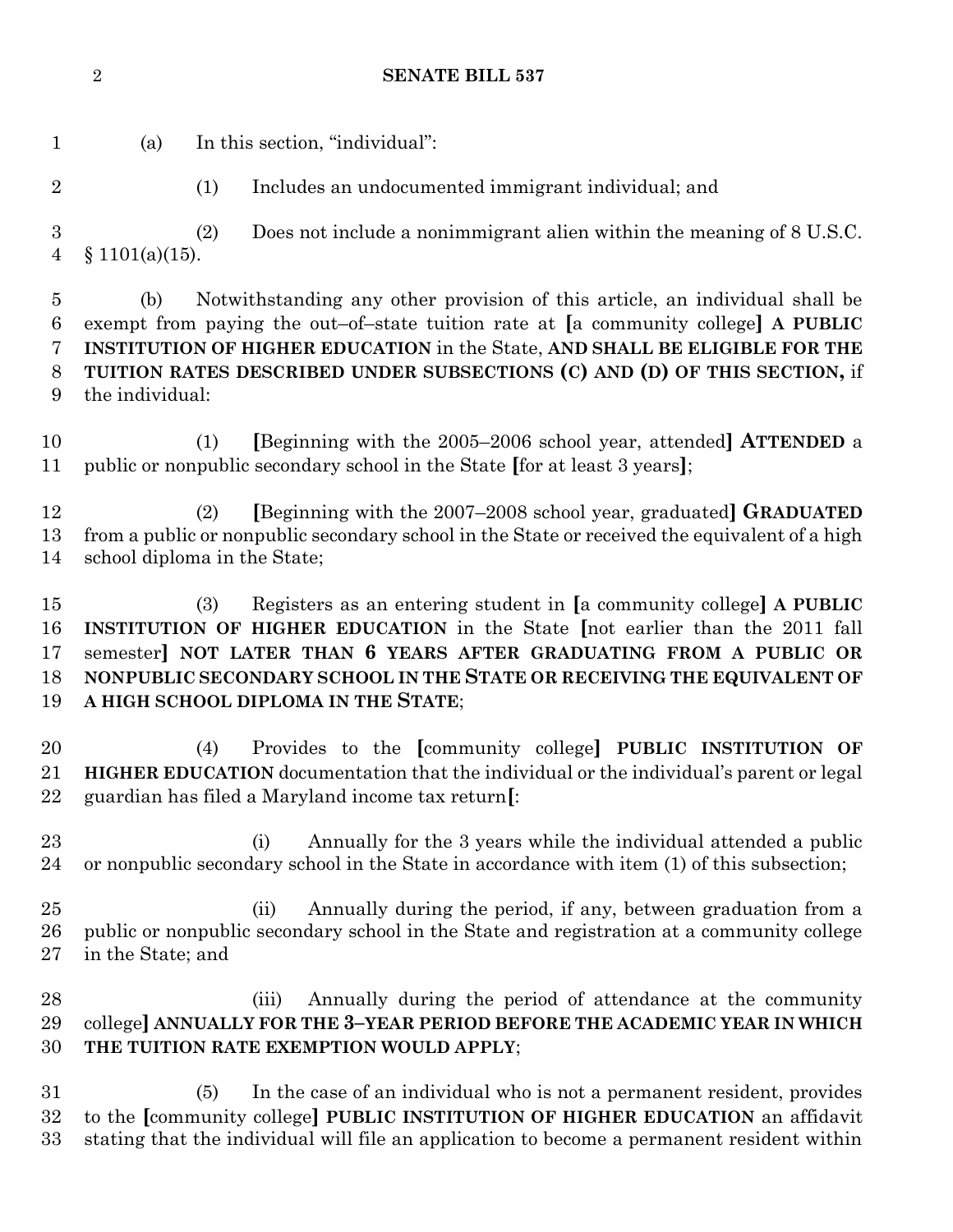#### **SENATE BILL 537** 3

30 days after the individual becomes eligible to do so; **AND**

 (6) In the case of an individual who is required to register with the Selective Service System, provides to the **[**community college**] PUBLIC INSTITUTION OF HIGHER EDUCATION** documentation that the individual has complied with the registration requirement**[**; and

 (7) Registers in a community college in the State not later than 4 years after graduating from a public or nonpublic secondary school in the State or receiving the equivalent of a high school diploma in the State**]**.

 (c) Notwithstanding any other provision of this article and subject to subsection **[**(h)**] (I)** of this section, an individual shall be eligible to pay a rate that is equivalent to the resident tuition rate at a public senior higher education institution, if the individual**[**:

 (1) Attended a community college not earlier than the 2010 fall semester and met the requirements of subsection (b) of this section, except for the requirement set forth in subsection (b)(3) of this section;

 (2) Was awarded an associate's degree by or achieved 60 credits at a community college in the State;

 (3) Provides the public senior higher education institution a copy of the affidavit submitted under subsection (b)(5) of this section;

 (4) Provides to the public senior higher education institution documentation that the individual or the individual's parent or legal guardian has filed a Maryland income tax return:

22 (i) Annually while the individual attended a community college in the State;

24 (ii) Annually during the period, if any, between graduation from or achieving 60 credits at a community college in the State and registration at a public senior higher education institution in the State; and

 (iii) Annually during the period of attendance at the public senior higher education institution; and

 (5) Registers at a public senior higher education institution in the State not later than 4 years after graduating from or achieving 60 credits at a community college in the State**] MEETS THE REQUIREMENTS OF SUBSECTION (B) OF THIS SECTION**.

 (d) Notwithstanding any other provision of this article, an individual shall be eligible to pay a rate that is equivalent to the in–county tuition rate at a community college in the State if the individual: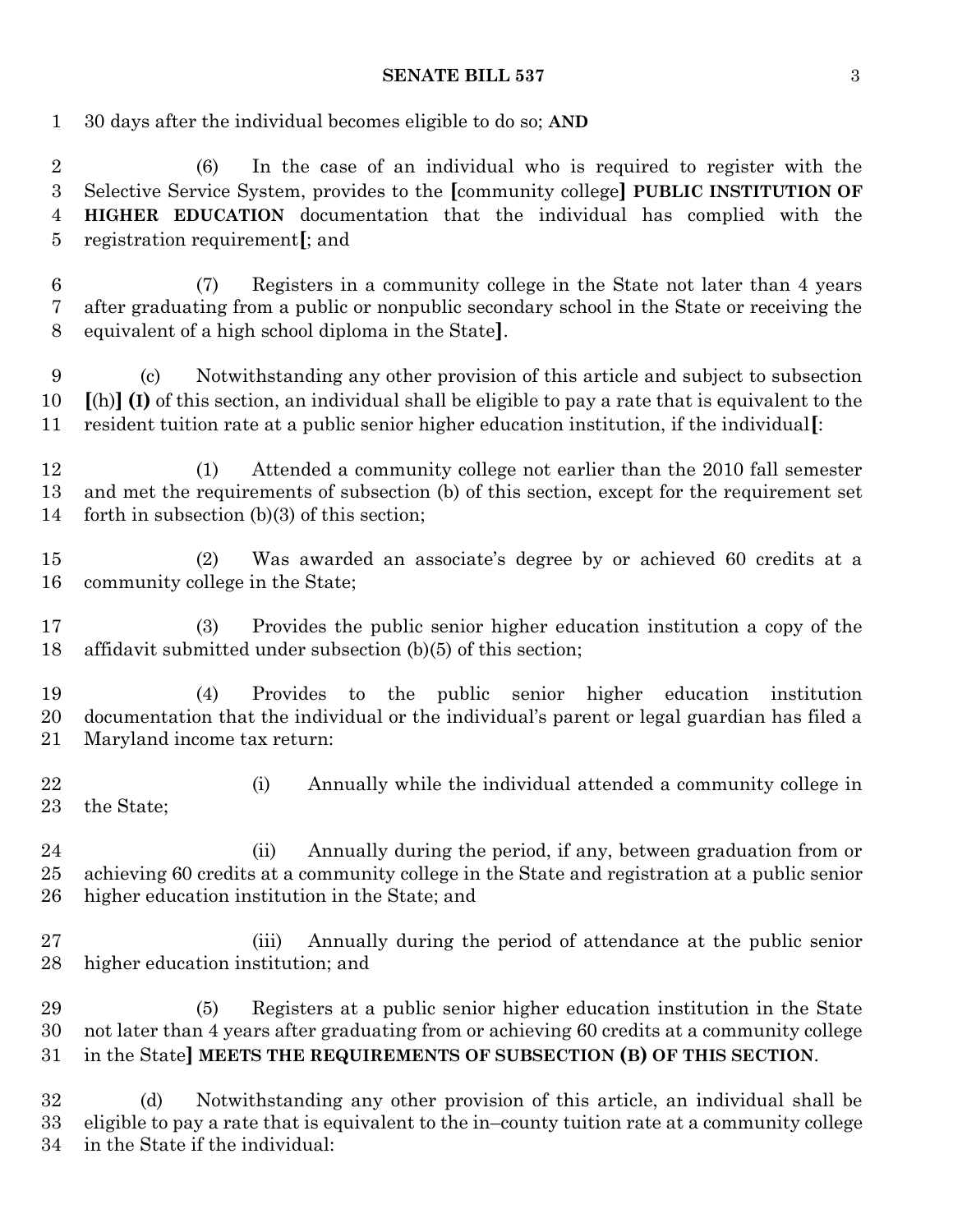(1) Meets the requirements of subsection (b) of this section; and (2) Attends a community college supported by the county in which: (i) **AN ADDRESS IN THE COUNTY IS USED ON THE MARYLAND INCOME TAX RETURN OF THE INDIVIDUAL OR THE INDIVIDUAL'S PARENT OR LEGAL GUARDIAN OF THE CALENDAR YEAR PRIOR TO THE ACADEMIC YEAR IN WHICH THE RATE WOULD APPLY; (II)** The secondary school from which the individual graduated is located; or **[**(ii)**] (III)** In the case of an individual who received the equivalent of a high school diploma in the State, the secondary school most recently attended by the individual is located. **(E) (1) NOTWITHSTANDING ANY OTHER PROVISION OF THIS ARTICLE, AN INDIVIDUAL SHALL RETAIN THE INDIVIDUAL'S TUITION STATUS AT A PUBLIC INSTITUTION OF HIGHER EDUCATION IN THE STATE IF THE INDIVIDUAL: (I) MEETS THE REQUIREMENTS OF PARAGRAPH (2) OF THIS SUBSECTION; AND (II) ON OR AFTER JUNE 15, 2012, WAS EXEMPT FROM PAYING THE OUT–OF–STATE OR OUT–OF–COUNTY TUITION RATE AT A PUBLIC INSTITUTION OF HIGHER EDUCATION. (2) TO RETAIN TUITION STATUS UNDER THIS SUBSECTION, AN INDIVIDUAL SHALL USE AN ADDRESS IN THE STATE ON THE MARYLAND INCOME TAX RETURN OF THE INDIVIDUAL OR THE INDIVIDUAL'S PARENT OR LEGAL GUARDIAN ANNUALLY UNTIL THE INDIVIDUAL IS AWARDED A DEGREE FROM THE PUBLIC INSTITUTION OF HIGHER EDUCATION. [**(e)**] (F)** Information collected under this section as part of a student's registration shall remain confidential. **[**(f)**] (G)** (1) **[**A community college or public senior higher education institution**] A PUBLIC INSTITUTION OF HIGHER EDUCATION** that admits an individual who qualifies for the tuition rate under this section shall: (i) Keep a record of the number of individuals who pay the tuition rate in accordance with the requirements under **[**subsection (b), (c), or (d)**] SUBSECTIONS (C) AND (D)** of this section; and

**SENATE BILL 537**